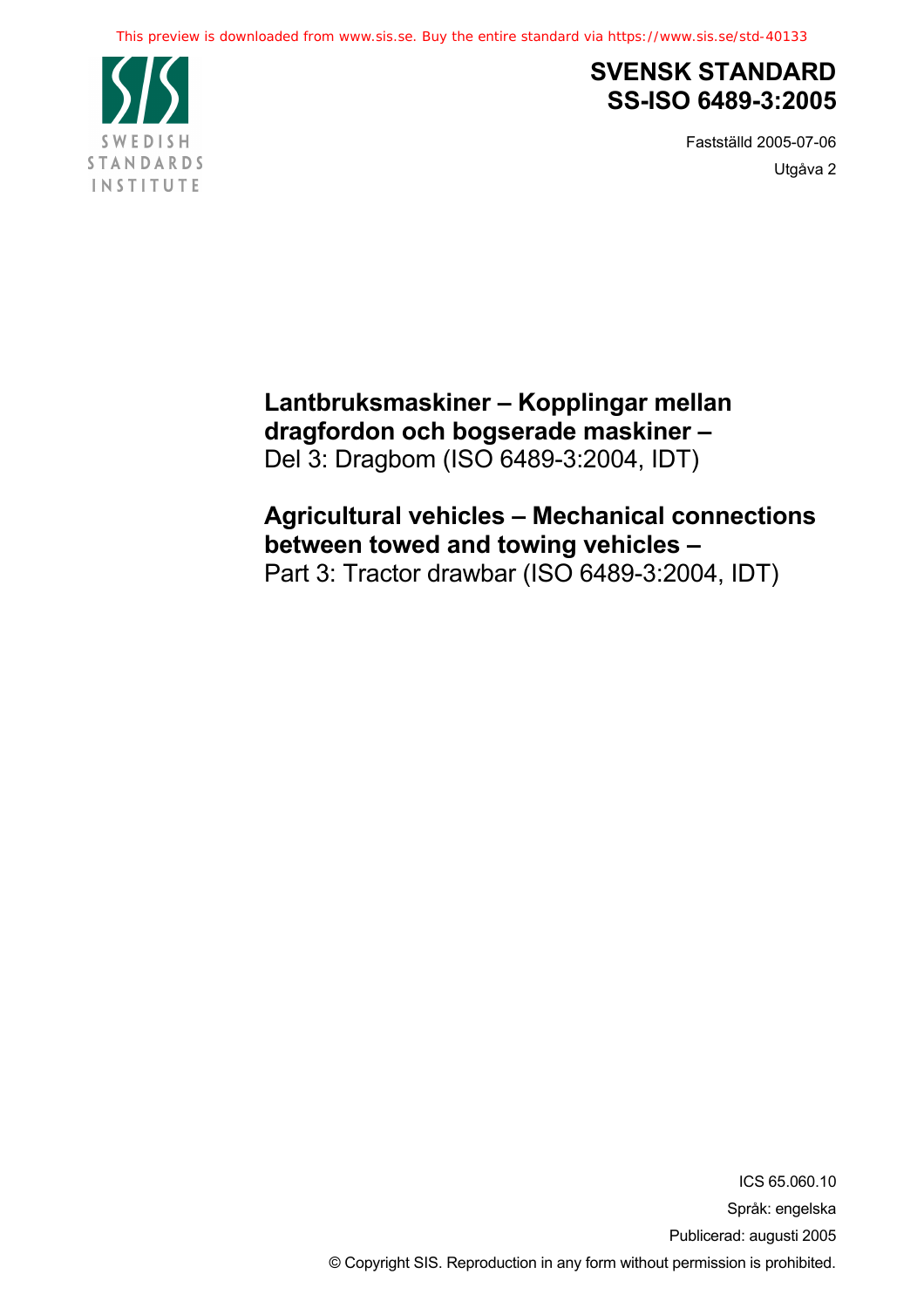Den internationella standarden ISO 6489-3:2004 gäller som svensk standard. Detta dokument innehåller den officiella engelska versionen av ISO 6489-3:2004.

Denna standard ersätter SS-ISO 6489-3, utgåva 1.

The International Standard ISO 6489-3:2004 has the status of a Swedish Standard. This document contains the official English version of ISO 6489-3:2004.

This standard supersedes the Swedish Standard SS-ISO 6489-3, edition 1.

Upplysningar om **sakinnehållet** i standarden lämnas av SIS, Swedish Standards Institute, telefon 08 - 555 520 00.

Standarder kan beställas hos SIS Förlag AB som även lämnar **allmänna upplysningar** om svensk och utländsk standard. *Postadress*: SIS Förlag AB, 118 80 STOCKHOLM *Telefon*: 08 - 555 523 10. *Telefax*: 08 - 555 523 11 *E-post*: sis.sales@sis.se. *Internet*: www.sis.se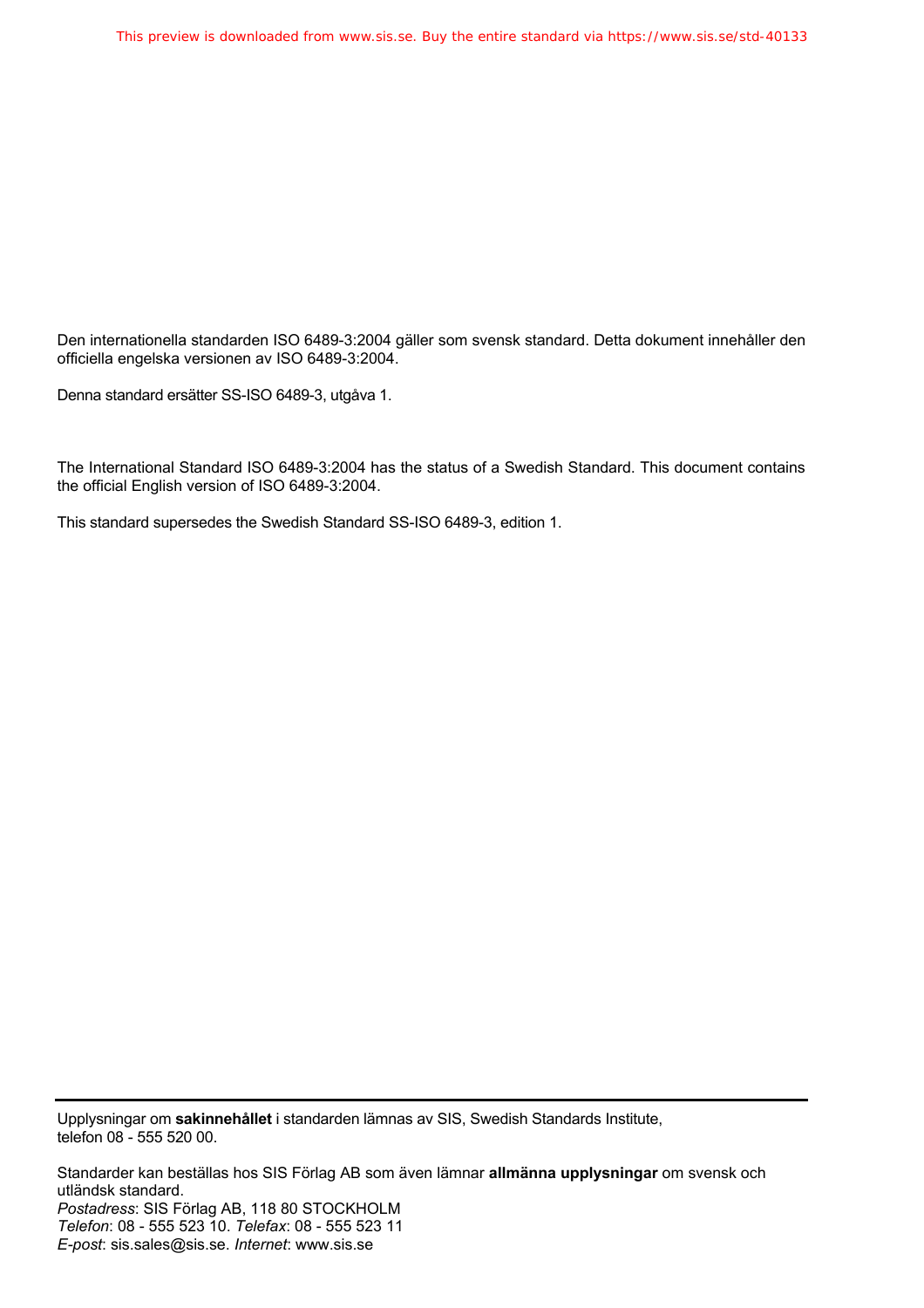## SS-ISO 6489-3:2005

## **Contents**

## Page

| $1 -$                   |  |  |  |
|-------------------------|--|--|--|
| 2 <sup>1</sup>          |  |  |  |
| 3                       |  |  |  |
| $\overline{\mathbf{4}}$ |  |  |  |
|                         |  |  |  |
|                         |  |  |  |
|                         |  |  |  |
|                         |  |  |  |
|                         |  |  |  |
| 5                       |  |  |  |
|                         |  |  |  |
|                         |  |  |  |
|                         |  |  |  |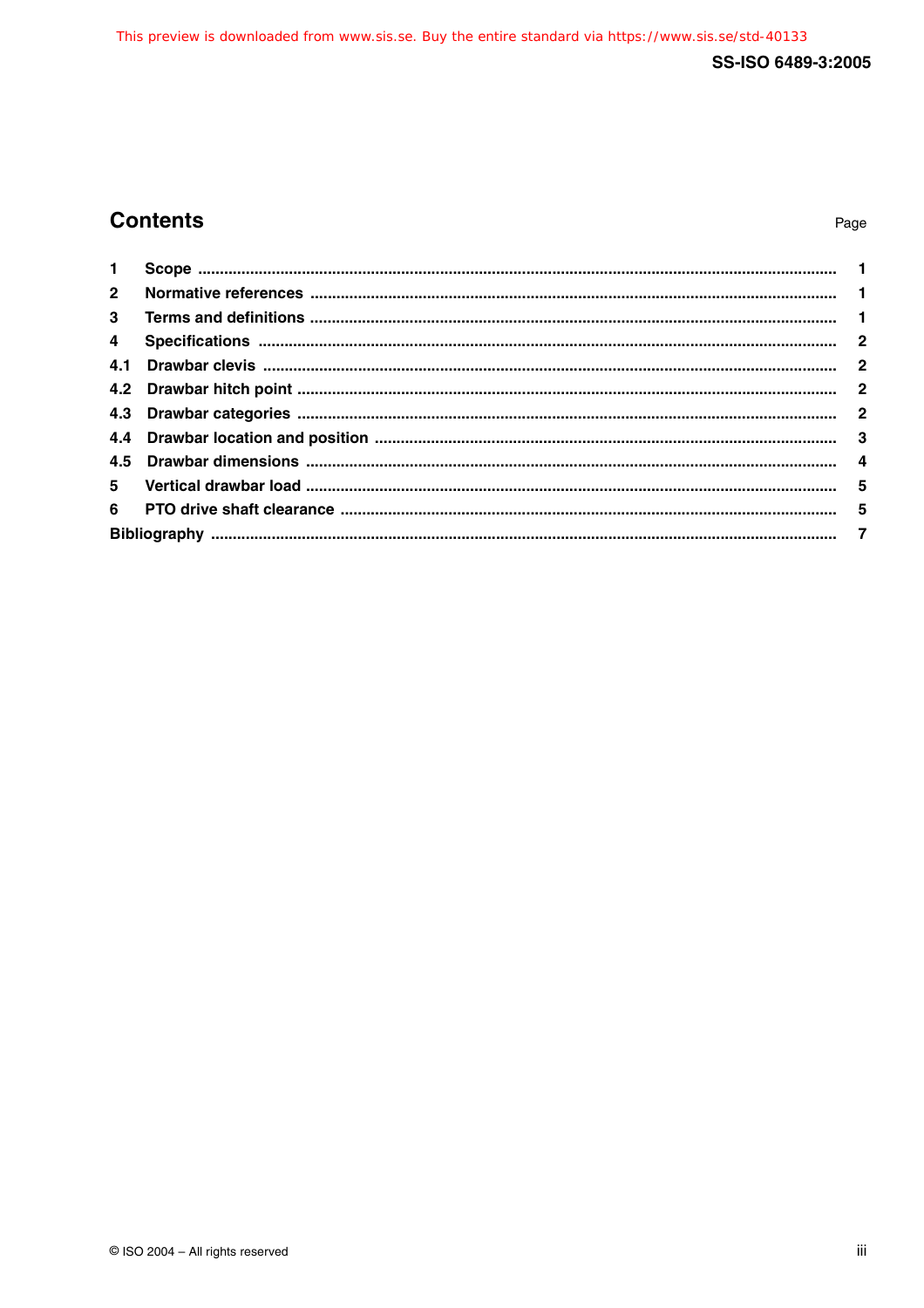**SS-ISO 6489-3:2005**

## **Foreword**

ISO (the International Organization for Standardization) is a worldwide federation of national standards bodies (ISO member bodies). The work of preparing International Standards is normally carried out through ISO technical committees. Each member body interested in a subject for which a technical committee has been established has the right to be represented on that committee. International organizations, governmental and non-governmental, in liaison with ISO, also take part in the work. ISO collaborates closely with the International Electrotechnical Commission (IEC) on all matters of electrotechnical standardization.

International Standards are drafted in accordance with the rules given in the ISO/IEC Directives, Part 2.

The main task of technical committees is to prepare International Standards. Draft International Standards adopted by the technical committees are circulated to the member bodies for voting. Publication as an International Standard requires approval by at least 75 % of the member bodies casting a vote.

Attention is drawn to the possibility that some of the elements of this document may be the subject of patent rights. ISO shall not be held responsible for identifying any or all such patent rights.

ISO 6489-3 was prepared by Technical Committee ISO/TC 23, Tractors and machinery for agriculture and forestry, Subcommittee SC 4, Tractors.

This second edition cancels and replaces the first edition (ISO 6489-3:1992), which has been technically revised.

ISO 6489 consists of the following parts, under the general title Agricultural vehicles — Mechanical connections between towed and towing vehicles:

- Part 1: Dimensions of hitch-hooks
- Part 2: Specifications for clevis coupling 40
- Part 3: Tractor drawbar
- Part 4: Dimensions of piton-type coupling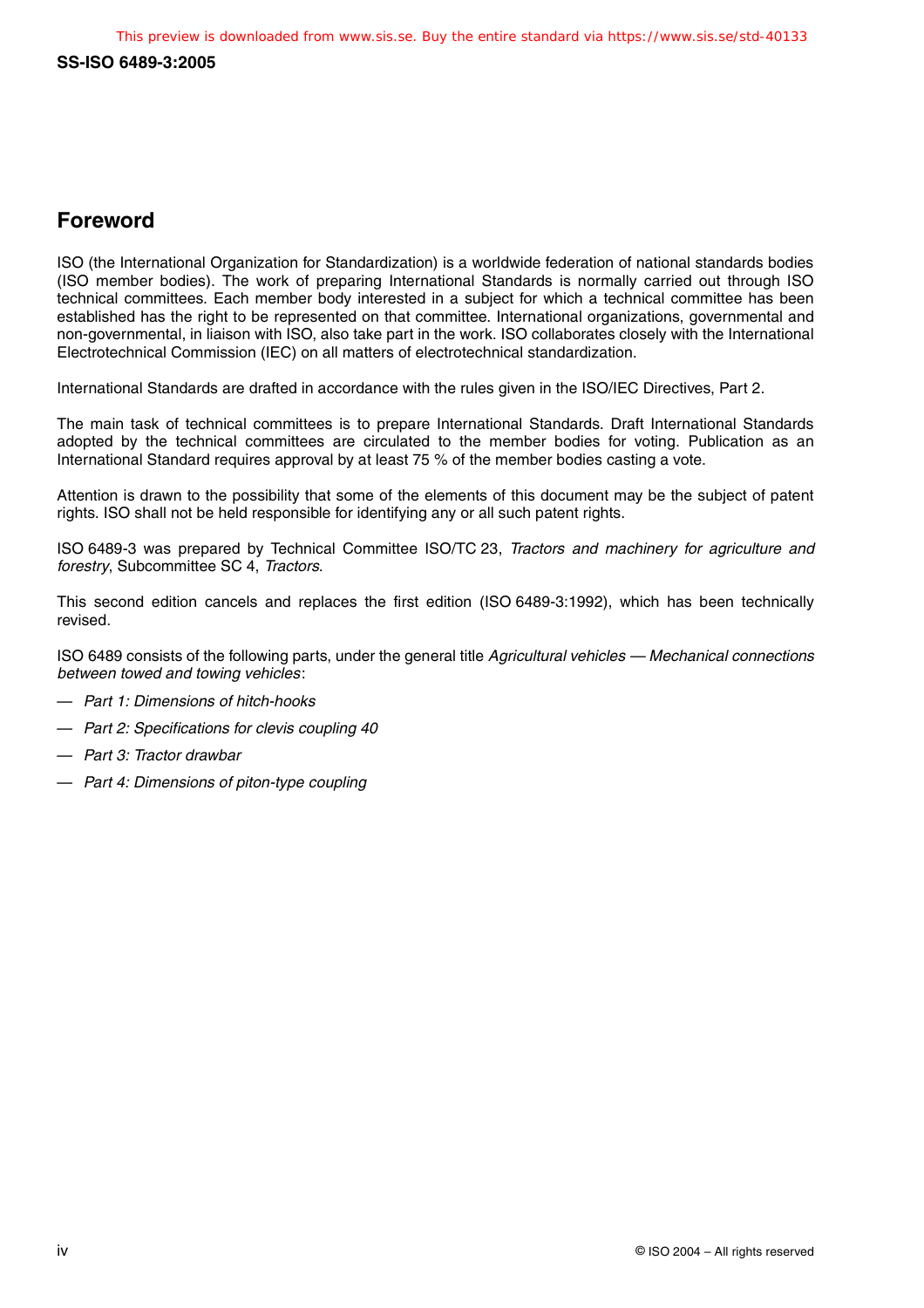## **Agricultural vehicles — Mechanical connections between towed and towing vehicles —**

Part 3: **Tractor drawbar**

## **1 Scope**

This part of ISO 6489 specifies the dimensional requirements and location for category 0, 1, 2, 3, 4 and 5 drawbars mounted on the rear of agricultural tractors.

### **2 Normative references**

The following referenced documents are indispensable for the application of this document. For dated references, only the edition cited applies. For undated references, the latest edition of the referenced document (including any amendments) applies.

ISO 500-1, Agricultural tractors — Rear-mounted power take-off types 1, 2 and 3 — Part 1: General specifications, safety requirements, dimensions for master shield and clearance zone

ISO 789-1, Agricultural tractors — Test procedures — Part 1: Power tests for power take-off

ISO 5673-2, Agricultural tractors and machinery — Power take-off drive shafts and power-input connection — Part 2: Specification for use of PTO drive shafts, and position and clearance of PTO drive line and PIC for different attachments<sup>1)</sup>

ISO 14396, Reciprocating internal combustion engines — Determination and method for the measurement of engine power — Additional requirements for exhaust emission tests in accordance with ISO 8178

### **3 Terms and definitions**

For the purposes of this document, the following terms and definitions apply.

#### **3.1**

#### **tractor drawbar**

**drawbar**

mechanical connection mounted on the rear of an agricultural tractor for the mechanical coupling of an implement

NOTE A tractor drawbar can be regular non-adjustable or adjustable.

#### **3.1.1**

#### **regular non-adjustable drawbar**

fixed drawbar with no possibility for adjustment

#### **3.1.2 adjustable drawbar**

adjustable, multiple operating position drawbar providing the regular, short and extended drawbar positions

1) Under preparation.